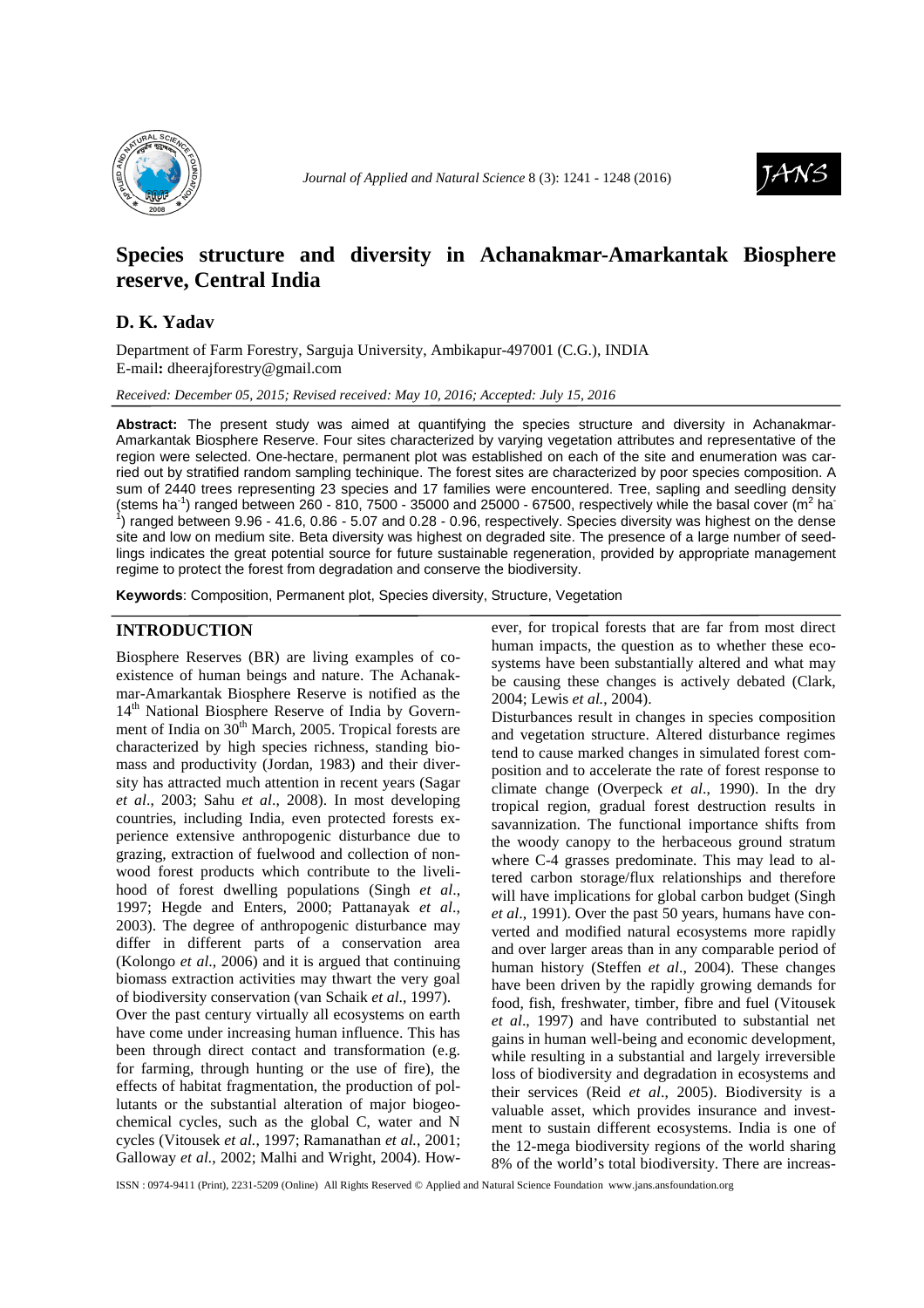ing demands of forest resources in India because majority of people are dependent on forests for livelihoods. Biodiversity in biosphere reserve is threatened due to various anthropogenic disturbances. Understanding the species composition, structure and diversity are important for assessing the forest ecosystems. There is need for conserving biodiversity of tropical deciduous forest ecosystems keeping in view their highly fragmented distribution. These forests are rich in medicinally important plants, minor forest produce and wildlife. There are only a few studies on plant diversity in forest ecosystem of Achanakmar Amarkantak Biosphere reserve. Therefore, the present investigation was carried out to study the species structure and diversity in Achanakmar-Amarkantak Biosphere Reserve, Central India.

#### **MATERIALS AND METHODS**

The present study was carried out at Achanakmar-Amarkantak Biosphere Reserve. The study sites are located in 22º 15' - 22º 58' N latitude and 81º 25' - 82º 5' E longitude having an area of 3835.51 sq. km. Climate is tropical and is influenced by monsoon conditions. The mean monthly temperature varies from  $17.2^{\circ}$ C (January) to  $31.8^{\circ}$ C (May) and the total annual rainfall average 1383 mm, of which 85 % occurs in the rainy season. The soils of the area are generally lateritic, alluvial and black cotton type, derived from granite, gneisses and basalts. The forest is seasonally dry tropical and includes extensive tracts of old growth *Shorea robusta* forest. Forest is classified into Northern Tropical Moist Deciduous and Southern Dry Mixed Deciduous forests (Champion and Seth, 1968). The former type predominates in the Biosphere Reserve area.

Four sites (Dense, Medium, Regenerating and Degraded) characterized by varying vegetation attributes and representative of the region's vegetation were selected. On each site one-hectare permanent plot was established and within the permanent plot ten quadrats  $(10 \times 10 \text{ m})$  was randomly placed for enumeration of tree species. In each quadrat, GBH (girth at breast height) of individual ( $\geq$  30 cm girth) trees was measured. In the center of each  $10 \times$ 10 m quadrat, a  $2 \times 2$  m area was marked for enumeration of saplings (individuals  $> 10$  cm  $- < 30$  cm girth) and seedling (individuals < 10 cm girth but  $\geq$  30 cm height). Thus, all the individuals were measured by species and the diameter of all the individuals was recorded. Species area curve was used to determine minimal sample area which is based on quantitative variation of vegetation in terms of species number (Mullor-Dombios and Ellenberg, 1974). The vegetation data were quantitatively analysed for frequency, density and abundance (Curtis and McIntosh, 1950). An importance value was calculated as the sum total of relative frequency, relative density and relative dominance (Phillips, 1959). Species diversity parameters were determined using basal cover values.

#### **RESULTS AND DISCUSSION**

**Species composition:** In the present study a total of 2440 trees in all the forest sites representing 23 species and 17 families were encountered. The most diverse family was Combretaceae (3) followed by Anacardiaceae (2), Euphorbiaceae (2), Caesalpiniaceae (2), Fabaceae (2), Myrtaceae (1), Rhamnaceae (1), Sapotaceae (1) and Ebenaceae (1). The Dipterocarpaceae family was represented by 131 individuals followed by Combretaceae (39), Anacardiaceae (16) and Ebenaceae  $(13)$ . In the dense forest a total of 810 stems ha<sup>-1</sup> representing 16 species and 13 families were encountered. The dipterocarpaceae was represented by 34 individuals followed by 14 individuals of combretaceae, 8 individuals of anacardiaceae and four individuals of euphorbiaceae, annonaceae and ebenaceae, respectively. It is evident from the data presented in the table 1 that *S. robusta* was the most dominant tree followed by *T. tomentosa* and *M. tomentosa* in tree layer*.* Highest density was recorded in *S. robusta* followed by *T. tomentosa* and *M. tomentosa, D. melanoxylon, B. lanzan*  and *E. officinalis.* Lowest density was recorded in case of *S. oleosa, C. graveolena*, *G. pinnata* and *B. racemosa*. Highest basal area  $(m^2 \text{ ha}^{-1})$  was observed for *S. robusta* (20.54) followed by *T. tomentosa* (4.21) and *M. tomentosa* (1.42). Lowest basal area was observed for *B. racemosa* (0.18  $m^2$  ha<sup>-1</sup>). Basal area and density of individual tree species varied from  $0.18 \text{ m}^2$  ha<sup>-1</sup> to  $20.54 \text{ m}^2$  ha<sup>-1</sup> and 10 to 340 stems ha<sup>-1</sup>, respectively. *S*. *robusta* showed highest IVI value (123.88) followed by *T. tomentosa* (36.79) and *M. tomentosa* (17.80). The total density and basal area of dense forest was 810 stems ha<sup>-1</sup> and 34.15 m<sup>2</sup> ha<sup>-1</sup>, respectively. Sapling density and basal cover were  $27500$  stems ha<sup>-1</sup> and 5.02 m<sup>2</sup> ha<sup>-1</sup>. Among the sapling, density  $(20,000)$  stems ha<sup>-1</sup>) and basal cover  $(3.46 \text{ m}^2 \text{ ha}^{-1})$  of *M. philipensis* was highest. Among the seedling layers, seedling of *S. robusta* and *D. melanoxylon* was abundant.

In the regenerated forest a total of  $760$  stems ha<sup>-1</sup> representing 12 species and 8 families were encountered. The dipterocarpaceae was represented by 50 individuals followed by 14 individuals of combretaceae and 5 individuals of fabaceae. It is evident from the data presented in the table 2 that *S. robusta* was the most dominant tree followed by *T. tomentosa* and *O. oojeinensis* in tree layer*.* Highest density was recorded for *S. robusta* followed by *T. tomentosa* and *O. oojeinensis.* Lowest density was recorded for *C. graveolena, D. melanoxylon, P. marsupium, B. lanzan* and *S. cumini*. Highest basal area was observed for *S. robusta* followed by *T. tomentosa* and *O. oojeinensis.* Lowest basal area was recorded for *C. graveolena.* Basal area and density of individual tree species varied from 0.10 to 12.92  $\text{m}^2$  ha<sup>-1</sup> and 10 to 500 stems ha<sup>-1</sup> respectively. *S. robusta* showed highest IVI value (161.16) followed by *T. tomentosa* (62.05) and *O. oojeinensis* (16.53).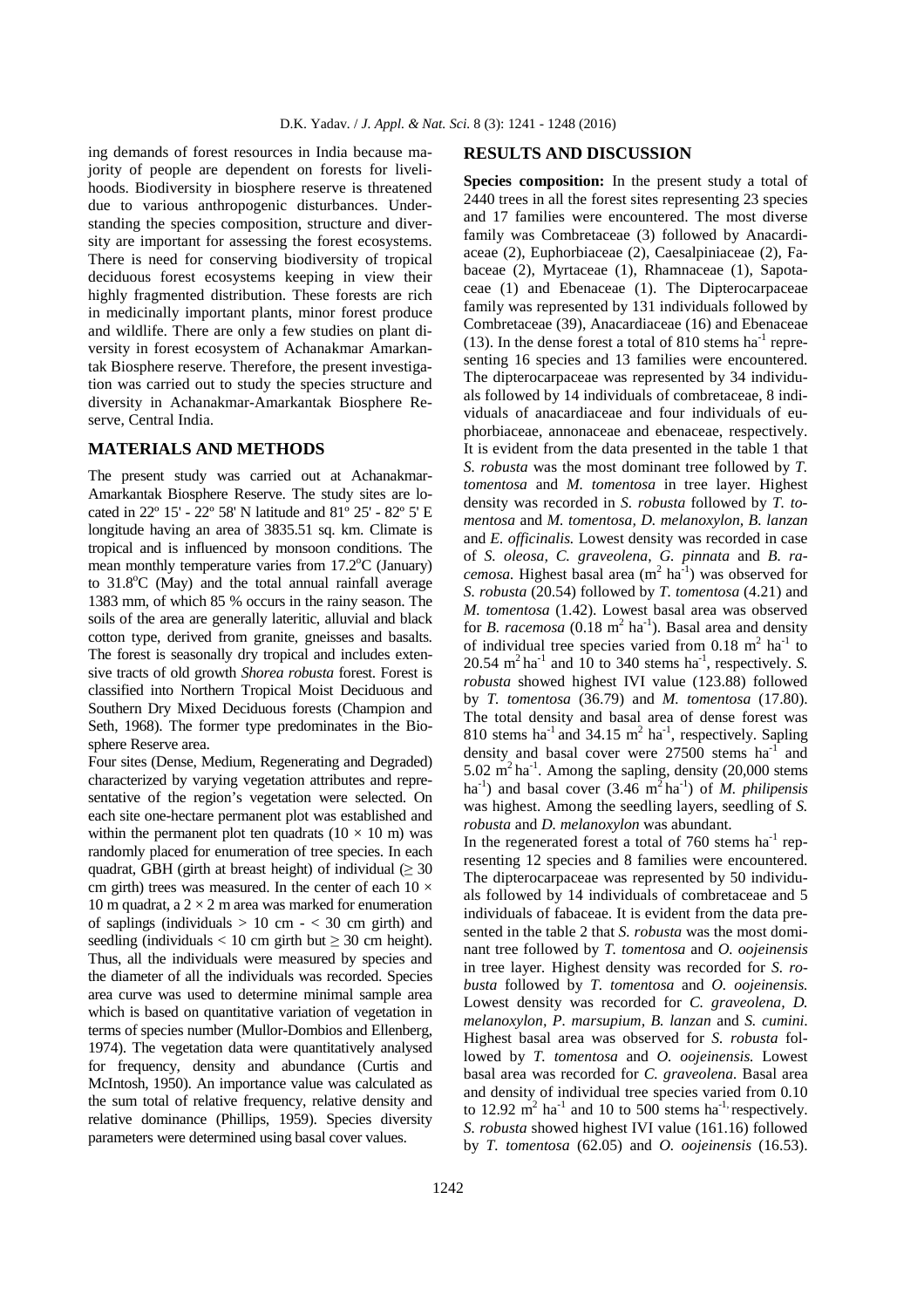|  |  |  |  |  |  |  | D.K. Yadav. / <i>J. Appl. &amp; Nat. Sci.</i> 8 (3): 1241 - 1248 (2016) |
|--|--|--|--|--|--|--|-------------------------------------------------------------------------|
|--|--|--|--|--|--|--|-------------------------------------------------------------------------|

**Table 1.** Species structure of tropical deciduous forest on dense forest site.

| <b>Species</b>                        | Frequency | <b>Density</b>           | <b>BA</b>          | <b>IVI</b> |  |
|---------------------------------------|-----------|--------------------------|--------------------|------------|--|
|                                       | (%)       | $(\text{stems ha}^{-1})$ | $(m^2 \, ha^{-1})$ |            |  |
| <b>Tree layer</b>                     |           |                          |                    |            |  |
| Miliusa tomentosa (Roxb.) J.Sinclair  | 40        | 40                       | 1.42               | 17.80      |  |
| Shorea robusta Gaertn F.              | 100       | 340                      | 20.54              | 123.88     |  |
| Diospyros melanoxylon Roxb.           | 30        | 40                       | 0.72               | 13.57      |  |
| Schleichera oleosa (Lour) Oken.       | 10        | 10                       | 0.35               | 4.42       |  |
| Lannea grandis Engl.                  | 40        | 40                       | 1.07               | 16.77      |  |
| Cassia fistula Linn.                  | 20        | 20                       | 0.27               | 7.61       |  |
| Ougeinia oojeinensis (Roxb.) Hochr.   | 20        | 20                       | 0.65               | 8.73       |  |
| Casearia graveolena                   | 10        | 10                       | 0.51               | 4.90       |  |
| Buchanania lanzan _ spreng,           | 30        | 40                       | 0.81               | 13.84      |  |
| Emblica officinalis Gaerth,           | 30        | 40                       | 0.43               | 12.73      |  |
| Garuga pinnata Roxb.                  | 10        | 10                       | 0.54               | 4.98       |  |
| Lagerstroemia parviflora Roxb.        | 20        | 30                       | 0.60               | 9.81       |  |
| Anogeissus latifolia _ Wall. ex Bedd, | 30        | 30                       | 0.56               | 11.88      |  |
| Bauhinia racemosa Lam.                | 10        | 10                       | 0.18               | 3.95       |  |
| Terminalia tomentosa Wt & Ang.        | 50        | 110                      | 4.21               | 36.79      |  |
| <i>Madhuca indica J.F. Gmel.</i>      | 10        | 20                       | 1.27               | 8.35       |  |
| <b>Total</b>                          | 460       | 810                      | 34.15              | 300.00     |  |
| <b>Saplings</b>                       |           |                          |                    |            |  |
| Miliusa tomentosa                     | 20        | 5000                     | 1.20               | 75.36      |  |
| Casearia graveolena                   | 10        | 2500                     | 0.36               | 32.99      |  |
| Mallotus philipensis                  | 30        | 20000                    | 3.46               | 191.65     |  |
| <b>Total</b>                          | 60        | 27500                    | 5.02               | 300.00     |  |
| <b>Seedlings</b>                      |           |                          |                    |            |  |
| Casearia graveolena                   | 30        | 7500                     | 0.26               | 70.67      |  |
| Diospyros melanoxylon                 | 30        | 10000                    | 0.04               | 41.34      |  |
| Shorea robusta                        | 40        | 32500                    | 0.14               | 96.13      |  |
| Syzygium cumini                       | 10        | 5000                     | 0.07               | 24.47      |  |
| Buchanania lanzan                     | 10        | 5000                     | 0.01               | 14.75      |  |
| Anogeissus latifolia                  | 10        | 2500                     | 0.01               | 10.96      |  |
| Mallotus philipensis                  | 10        | 2500                     | 0.11               | 26.72      |  |
| Terminalia tomentosa                  | 10        | 2500                     | 0.03               | 14.95      |  |
| <b>Total</b>                          | 150       | 67500                    | 0.67               | 300.00     |  |

The total density and basal area of regenerated forest was recorded 760 stems  $ha^{-1}$  and 20.47  $m^2$   $ha^{-1}$ , respectively. Density and basal cover of sapling was 35,000 stems ha<sup>-1</sup> and 5.07. *D. melanoxylon* dominate the sapling layer followed by *C. graveolena*. Seedling layer density and basal area were 92,500 stems ha<sup>-1</sup> and 0.96 m<sup>2</sup> ha<sup>-1</sup>. Seedling layer reveals the good regeneration of *D. melanoxylon* and *S. robusta*.

In the medium forest a total of  $610$  stems ha<sup>-1</sup> representing 9 species and 8 families were encountered. The dipterocarpaceae was represented by 47 individuals followed by combretaceae (5) and rhamnaceae (3). Data presented in the table 3 revealed that *S. robusta*  was the most dominant among tree layer followed by *T. tomentosa* and *Z. xylopyra.* Highest density was recorded for *S. robusta* followed by *T. tomentosa* and *Z. xylopyra.* Lowest density was recorded for *L. pariviflora*, *D. melanoxylon*, *S. cumini* and *A. latifolia*. Highest basal area was observed in *S. robusta* followed by *T. tomentosa* and *Z. xylopyra.* Lowest basal area was observed in *L. pariviflora*. Basal area and density of tree species varied from 0.10 to 33.07  $m^2$  ha<sup>-1</sup> and 10 to 470 stems ha-1, respectively. *S. robusta* showed highest IVI value (200.02) followed by *T. tomentosa*

(33.94) and *Z. xylopyra* (19.84). The total density and basal area of medium forest was  $610$  stems ha<sup>-1</sup> and 41.60  $m^2$  ha<sup>-1</sup>, respectively. In sapling layer density and basal area was  $20,000$  stems ha<sup>-1</sup> and  $2.46 \text{ m}^2$  ha<sup>-1</sup>. *S. cumini* and *C. graveolena* were dominant in sapling layer. Density and basal area of seedling layer were  $32,500$  stems ha<sup>-1</sup> and  $0.42 \text{ m}^2$  ha<sup>-1</sup>. *S. robusta* and *C. graveolena* showed the highest regeneration on site.

In the degraded forest a total of  $260$  stems ha<sup>-1</sup> representing 7 species and 6 families were encountered. The ebenaceae family was represented by 7 individuals followed by 6 individuals of combretaceae and 5 individuals of sapotaceae. Data presented in the table 4 revealed that *D. melanoxylon* was the most dominant tree layer followed by *T. tomentosa* and *M. indica.* Highest density was recorded for *D. melanoxylon* followed by *T. tomentosa* along with *M. indica* and *B. lanzan,* respectively*.* Lowest density was recorded in case of *A. latifolia.* Highest basal area was observed for *D. melanoxylon* followed by *B. malabaricum* and *T. tomentosa.* Lowest basal area was recorded for *A. latifolia*. Basal area and density of individual tree species varied from  $0.22$  to  $4.07 \text{ m}^2$  ha<sup>-1</sup> and  $10 \text{ to } 70$ stems ha<sup>-1</sup>, respectively. *D. melanoxylon* showed high-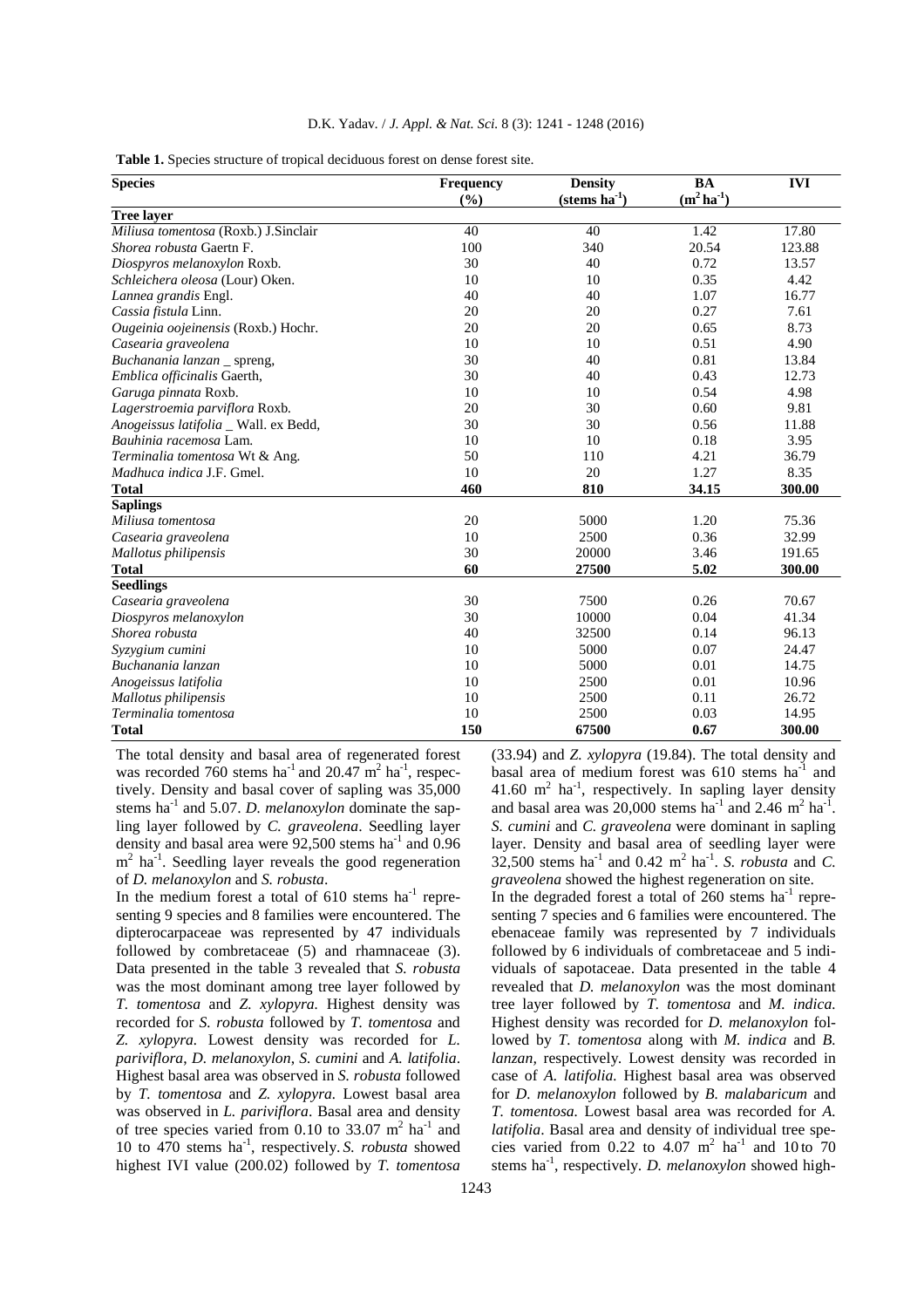|  |  |  |  |  |  |  | D.K. Yadav. / <i>J. Appl. &amp; Nat. Sci.</i> 8 (3): 1241 - 1248 (2016) |
|--|--|--|--|--|--|--|-------------------------------------------------------------------------|
|--|--|--|--|--|--|--|-------------------------------------------------------------------------|

| <b>Species</b>                                                                 | Frequency<br>(9/0)        | <b>Density</b><br>$(\text{stems ha}^{-1})$ | <b>BA</b><br>$(m^2 \, ha^{-1})$ | <b>IVI</b> |
|--------------------------------------------------------------------------------|---------------------------|--------------------------------------------|---------------------------------|------------|
| <b>Tree layer</b>                                                              |                           |                                            |                                 |            |
| Terminalia tomentosa Wt & Ang.                                                 | 90                        | 120                                        | 3.53                            | 62.05      |
| Shorea robusta Gaertn F.                                                       | 100                       | 500                                        | 12.92                           | 161.16     |
| Ougeinia oojeinensis (Roxb.) Hochr.                                            | 20                        | 40                                         | 0.99                            | 16.53      |
| Casearia graveolena                                                            | 10                        | 10                                         | 0.10                            | 5.05       |
| Lannea grandis Engl.                                                           | 20                        | 20                                         | 0.55                            | 11.77      |
| Diospyros melanoxylon Roxb.                                                    | 10                        | 10                                         | 0.11                            | 5.10       |
| Cleistenthus collinus (Roxb) Benth & Hook.                                     | 10                        | 10                                         | 0.38                            | 6.39       |
| Terminalia chebula Retz.                                                       | 10                        | 10                                         | 0.70                            | 7.98       |
| Buchanania lanzan _ spreng,                                                    | 10                        | 10                                         | 0.15                            | 5.26       |
| Anogeissus latifolia _ Wall. ex Bedd,                                          | 10                        | 10                                         | 0.27                            | 5.85       |
| Pterocarpus marsupium Roxb.                                                    | 10                        | 10                                         | 0.59                            | 7.42       |
| Syzygium cumini (Linn.) Skeels.                                                | 10                        | 10                                         | 0.18                            | 5.44       |
| <b>Total</b>                                                                   | 310                       | 760                                        | 20.47                           | 300.00     |
| <b>Saplings</b>                                                                |                           |                                            |                                 |            |
| Diospyros melanoxylon                                                          | 60                        | 15000                                      | 2.19                            | 135.98     |
| Casearia graveolena                                                            | 40                        | 12500                                      | 1.55                            | 99.63      |
| Shorea robusta                                                                 | 10                        | 2500                                       | 0.68                            | 28.90      |
| Mallotus philipensis                                                           | 10                        | 5000                                       | 0.65                            | 35.48      |
| <b>Total</b>                                                                   | 120                       | 35000                                      | 5.07                            | 300.00     |
| <b>Seedlings</b>                                                               |                           |                                            |                                 |            |
| Diospyros melanoxylon                                                          | 50                        | 27500                                      | 0.47                            | 111.92     |
| Shorea robusta                                                                 | 40                        | 40000                                      | 0.20                            | 90.95      |
| Casearia graveolena                                                            | 30                        | 10000                                      | 0.02                            | 33.09      |
| Mallotus philipensis                                                           | 20                        | 10000                                      | 0.26                            | 51.72      |
| Terminalia tomentosa                                                           | 10                        | 5000                                       | 0.01                            | 12.33      |
| <b>Total</b>                                                                   | 150                       | 92500                                      | 0.96                            | 300.00     |
| Table 3. Species structure of tropical deciduous forest on medium forest site. |                           |                                            |                                 |            |
| <b>Species</b>                                                                 | <b>Frequency</b><br>(9/0) | <b>Density</b><br>$(\text{stems ha}^{-1})$ | <b>BA</b><br>$(m^2 \, ha^{-1})$ | <b>IVI</b> |
| <b>Tree layer</b>                                                              |                           |                                            |                                 |            |
| Lagerstroemia parviflora Roxb.                                                 | 10                        | 10                                         | 0.10                            | 6.24       |

| Tree laver                            |     |       |       |        |
|---------------------------------------|-----|-------|-------|--------|
| Lagerstroemia parviflora Roxb.        | 10  | 10    | 0.10  | 6.24   |
| <i>Shorea robusta</i> Gaertn F.       | 100 | 470   | 33.07 | 200.02 |
| Careya arborea Roxb.                  | 20  | 20    | 0.50  | 13.18  |
| Terminalia tomentosa Wt & Ang.        | 30  | 40    | 5.97  | 33.94  |
| Diospyros melanoxylon Roxb.           | 10  | 10    | 0.23  | 6.55   |
| Syzygium cumini (Linn.) Skeels.       | 10  | 10    | 0.44  | 7.04   |
| Zizyphus xylopyra Willd,              | 30  | 30    | 0.78  | 19.84  |
| Lannea grandis Engl.                  | 10  | 10    | 0.17  | 6.39   |
| Anogeissus latifolia _ Wall. ex Bedd, | 10  | 10    | 0.35  | 6.82   |
| <b>Total</b>                          | 230 | 610   | 41.60 | 300.00 |
| <b>Saplings</b>                       |     |       |       |        |
| Syzygium cumini                       | 40  | 10000 | 1.08  | 151.04 |
| Casearia graveolena                   | 20  | 7500  | 1.08  | 109.91 |
| Diospyros melanoxylon                 | 10  | 2500  | 0.30  | 39.05  |
| <b>Total</b>                          | 70  | 20000 | 2.46  | 300.00 |
| <b>Seedlings</b>                      |     |       |       |        |
| Diospyros melanoxylon                 | 10  | 2500  | 0.02  | 29.18  |
| Shorea robusta                        | 20  | 15000 | 0.01  | 81.83  |
| Casearia graveolena                   | 10  | 10000 | 0.28  | 113.64 |
| Syzygium cumini                       | 10  | 2500  | 0.03  | 31.81  |
| Lagerstroemia parviflora              | 10  | 2500  | 0.08  | 43.55  |
| <b>Total</b>                          | 60  | 32500 | 0.42  | 300.00 |
|                                       |     |       |       |        |

est value of IVI (88.81) followed by *T. tomentosa* (59.62) and *M. indica* (39.88). The total density and basal area of degraded forest were 260 stems ha<sup>-1</sup> and 9.96  $m^2$  ha<sup>-1</sup>, respectively. Density (stems ha<sup>-1</sup>) and basal area  $(m^2 \text{ ha}^{-1})$  of sapling layer on this site were 7500 and 0.86, respectively. *S. cumini* was dominant in sapling layer. Seedling density (stems  $ha^{-1}$ ) and basal area  $(m^2 \text{ ha}^{-1})$  were 25000 and 0.25, respectively. C. *graveolena* was dominant among seedling layer.

**Species diversity:** Species diversity parameters are summarized in the table 5. Shannon index (H') varied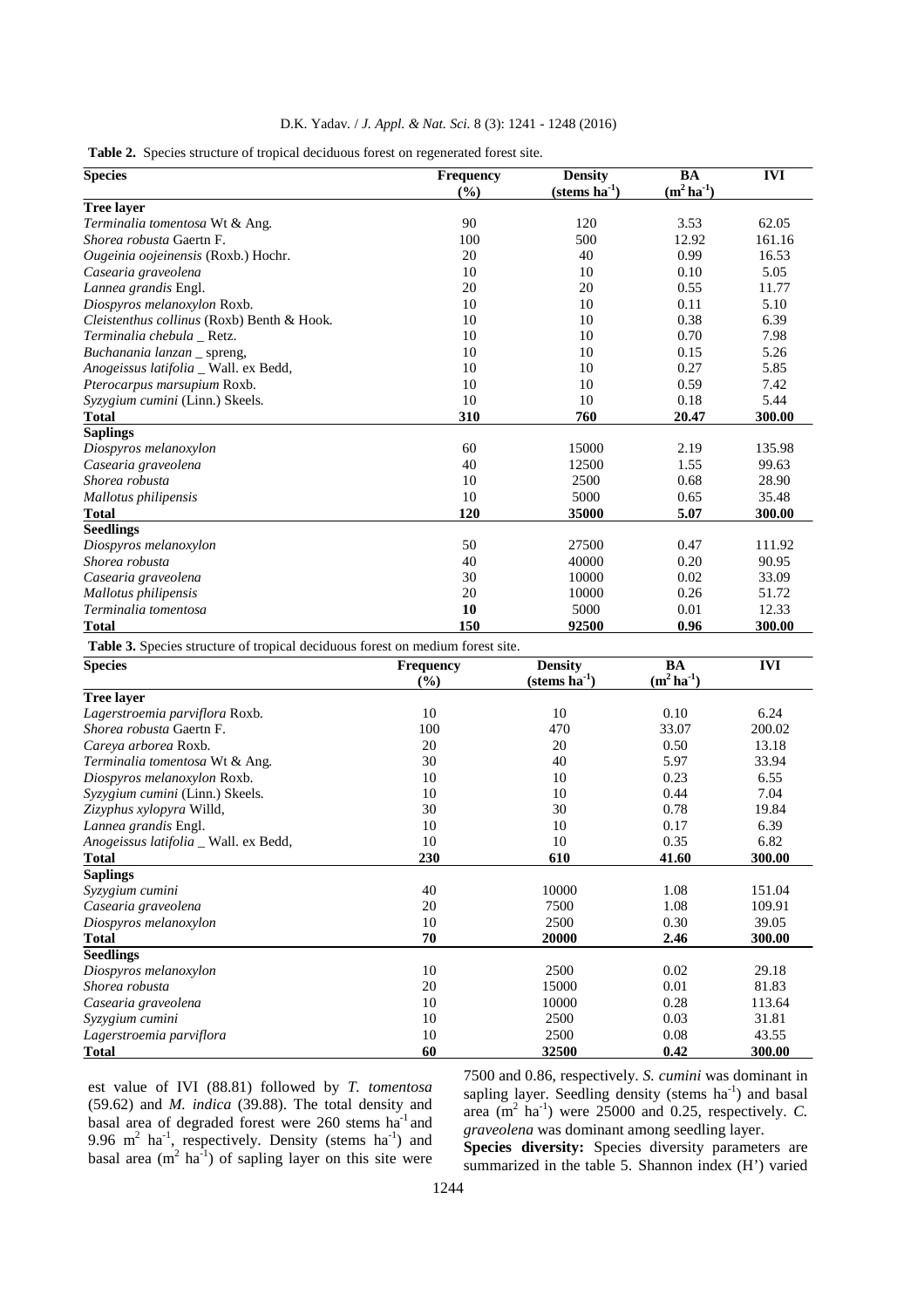| <b>Species</b>                               | <b>Frequency</b> | <b>Density</b>           | BA                 | <b>IVI</b> |
|----------------------------------------------|------------------|--------------------------|--------------------|------------|
|                                              | $(\%)$           | $(\text{stems ha}^{-1})$ | $(m^2 \, ha^{-1})$ |            |
| <b>Tree laver</b>                            |                  |                          |                    |            |
| <i>Anogeissus latifolia</i> _ Wall. ex Bedd, | 10               | 10                       | 0.22               | 11.36      |
| Terminalia tomentosa Wt & Ang.               | 50               | 50                       | 1.40               | 59.62      |
| Pterocarpus marsupium Roxb.                  | 20               | 20                       | 0.57               | 23.99      |
| Diospyros melanoxylon Roxb.                  | 40               | 70                       | 4.07               | 88.81      |
| Buchanania lanzan _ spreng,                  | 30               | 40                       | 0.58               | 36.96      |
| Bombax malabaricum Linn.                     | 20               | 20                       | 2.11               | 39.38      |
| <i>Madhuca indica J.F. Gmel.</i>             | 20               | 50                       | 1.01               | 39.88      |
| <b>Total</b>                                 | 190              | 260                      | 9.96               | 300.00     |
| <b>Saplings</b>                              |                  |                          |                    |            |
| Syzygium cumini                              | 20               | 5000                     | 0.64               | 207.88     |
| Casearia graveolena                          | 10               | 2500                     | 0.22               | 92.12      |
| <b>Total</b>                                 | 30               | 7500                     | 0.86               | 300.00     |
| <b>Seedlings</b>                             |                  |                          |                    |            |
| Zizyphus xylopyra                            | 10               | 2500                     | 0.05               | 44.35      |
| Diospyros melanoxylon                        | 10               | 2500                     | 0.01               | 28.49      |
| Casearia graveolena                          | 30               | 17500                    | 0.22               | 200.29     |
| Shorea robusta                               | 10               | 2500                     | 0.01               | 26.86      |
| Total                                        | 60               | 25000                    | 0.28               | 300.00     |

**Table 4.** Species structure of tropical deciduous forest on degraded forest site.

**Table 5***.* Diversity parameters of tropical deciduous forest on various forest site.

| <b>Parameters</b>               | Dense | Regenerated | Medium | <b>Degraded</b> |
|---------------------------------|-------|-------------|--------|-----------------|
| Species richness (d)            | 4.2   | 3.6         | 2.14   | 3.9             |
| Shannon index $(H')$            | 2.3   | 1.8         | 1.09   | 2.3             |
| Concentration of dominance (Cd) | 0.38  | 0.43        | 0.65   | 0.25            |
| Equitability (e)                | 0.82  | 0.75        | 0.49   |                 |
| Beta diversity $(\beta d)$      | 5.0   | 7.42        | 10.0   | 12.1            |

from site to site in the study area of Achanakmar-Amarkantak Biosphere Reserve and was recorded 2.3 for dense forest, 1.8 for regeneration forest, 10.9 for medium and 2.3 for degraded forest, respectively.

The values recorded for concentration of dominance (Cd) on different forest sites were 0.38 for dense forest, 0.43 for regeneration forest, 0.65 for medium forest and 0.25 for degraded forest, respectively. Equitability (e) values were 0.82 for dense forest, 0.75 for regeneration forest, 0.49 for medium and 1.2 for degraded forest, respectively. Species richness (d) was highest in dense forest (4.2) followed by degraded forest (3.9), regeneration forest (3.6). However, the lowest value was recorded in medium forest (2.14).Beta diversity (βd) was highest on degraded forest (12.1) followed by medium forest (10.0), regeneration forest (7.42) and the lowest value was recorded on dense forest (5.0), respectively.

The biosphere reserve is presently influenced by various biotic pressures like grazing, forest fire, illicit felling and land use change. These factors are causing great loss to forest health and biodiversity of the region. Anthropogenic disturbance cause a significant impact on regeneration of species, composition, structure, diversity, biomass and carbon storage of the tropics (Yadav and Singh, 2010; Jhariya *et al*., 2012; Pawar *et al.*, 2014a & b). The shifts in species composition in natural forest occur slowly under normal conditions but biotic interference can reduce structural and biological complexity (Jhariya *et al*., 2012 and 2014; Kittur *et al*., 2014a & b).

The structural analysis of vegetation revealed the variation in densities and basal covers of different forest sites. Density varied between 260 and 810 stems ha <sup>-1</sup> and basal cover between 9.96 and 41.60 m<sup>2</sup> ha<sup>-1</sup>. Number of tree species varied from 7 to 16. The number of tree species, density and basal area values are comparable to other tropical forest ecosystems (Murphy and Lugo, 1986b; Singh and Singh, 1991; Sagar *et al.*, 2003; Singh *et al.*, 2005 and Pande, 2005; Pawar *et al.*, 2012). Density of trees  $(≥ 30 \text{ cm gbh})$  in tropical forests ranges between 245 and 859 (Ashton, 1975 and Richards, 1996) with intermediate values of 436 stems ha<sup>-1</sup> in Reserva Forestal de San Ramon of Costa Rica (Wattenberg and Breckle, 1995). The density values of the present study were well comparable and within the range of  $255-630$  stems ha<sup>-1</sup> (Jhariya *et al.*, 2012); 250-335 stems ha<sup>-1</sup> (Kittur *et al.*, 2014a); 380-880 stems  $ha^{-1}$  (Jhariya, 2014).

Tree basal cover in the present study varied between 9.96 and  $41.60 \text{ m}^2$  ha<sup>-1</sup> on four forest sites. These basal cover values were higher than the values reported for several dry tropical forest communities in Vindhyan region reported by Jha and Singh (1990) between 6.58 and 23.21 m<sup>2</sup> ha<sup>-1</sup> and between 3.84 and 10.36 m<sup>2</sup> ha<sup>-1</sup> by Singh and Singh (1991). These values compare with 17 to 40  $m^2$  ha<sup>-1</sup> for dry tropical forest and 20 to  $75 \text{ m}^2$  ha<sup>-1</sup> for wet forest (Murphy and Lugo, 1986b).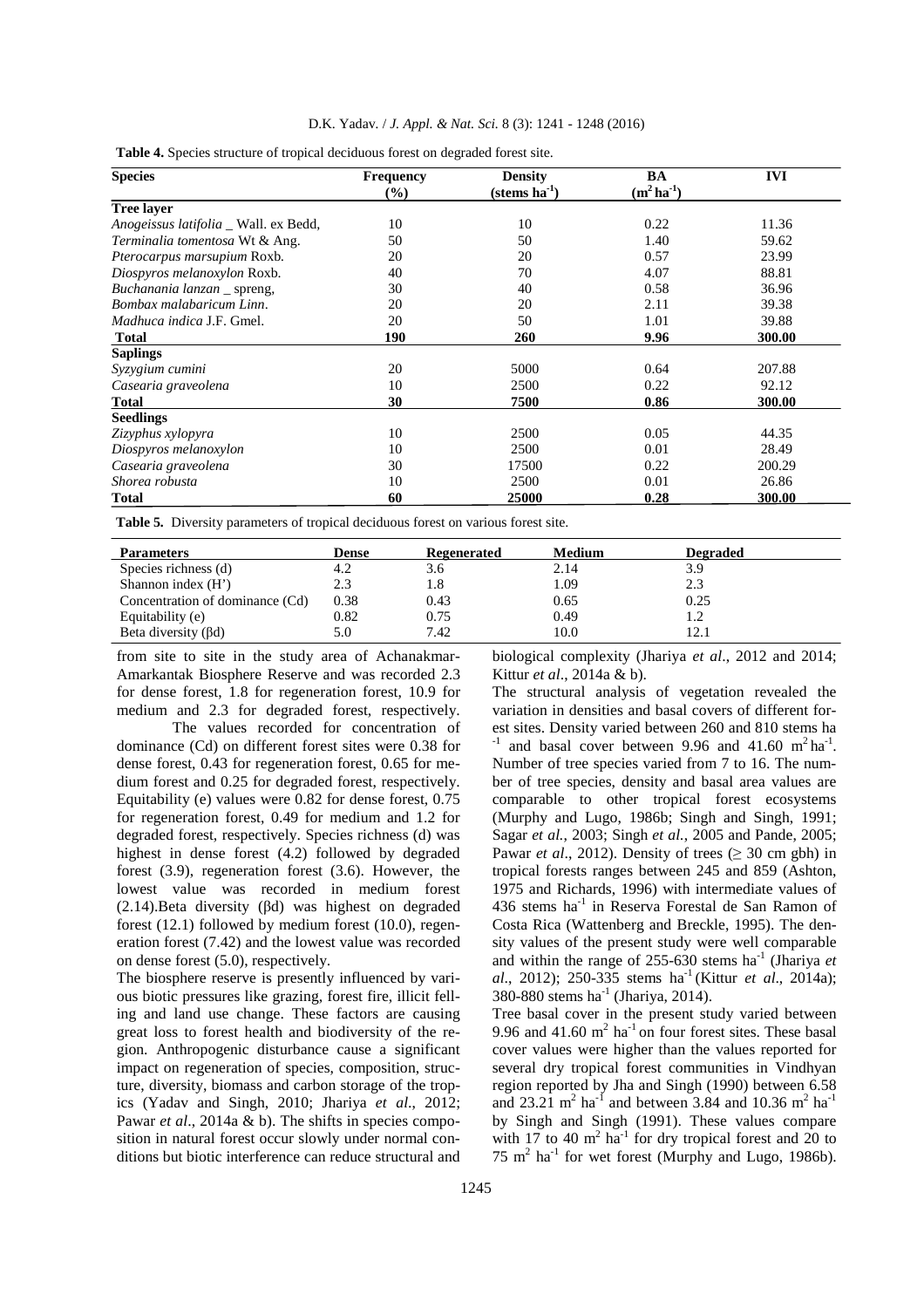The present estimated values of basal area were well comparable and withing the range of 11.46 to 26.67  $m<sup>2</sup>$ ha<sup>-1</sup> (Pawar *et al.*, 2014b); 11.13 to 33.54 m<sup>2</sup> ha<sup>-1</sup> (Jhariya, 2014); 10.11 to 15.71 m<sup>2</sup> ha<sup>-1</sup> (Jhariya *et al.*, 2012); 12 to 20 m<sup>2</sup> ha<sup>-1</sup> (Kittur *et al.*, 2014a) reported for tropical deciduous forest of Chhattisgarh. Basal cover in a Puerto Rican sub-tropical dry forest was 19.8 m<sup>2</sup> ha<sup>-1</sup> (Murphy and Lugo, 1986a). Basal cover and density varied between  $12.8 - 13.7$  m<sup>2</sup> ha<sup>-1</sup> and 163  $-$  298 trees ha<sup>-1</sup>, respectively for sal forest in western terai of Nepal (Timilsina *et al.,* 2007). Pande (2005) reported density for trees between 46.93 and 387.5 stems ha<sup>-1</sup>, for shrubs between 114 and 714.95 stems ha $^{-1}$  and for herbs between 15905 to 102078 herbs stems ha<sup>-1</sup> in Satpura plateau, M.P. Singh *et al.* (2005) observed the density as  $1233$  stems ha<sup>-1</sup> and basal cover as  $36.36 \text{ m}^2$  ha<sup>-1</sup> for pure sal forest. The degraded moist deciduous forest sites represent the low density  $(633 \text{ stems ha}^{-1})$  and basal cover  $(32.82 \text{ m}^2 \text{ ha}^{-1})$  of tree in Achanakmar wild life sanctuary, Chhattisgarh, India. Tree density in the Vindhyan region ranges between 294 and 627 stems  $ha^{-1}$  for several dry tropical forest communities (Singh and Singh, 1991; Jha and Singh, 1990). The forest canopy was three storyed in the present forest. The dry tropical forest usually has 1- 3 and the wet tropical forest three or more canopy strata (Murphy and Lugo, 1986b).

Deciduous forests are not considered species rich, but have a diversity of life forms. Still these forests assume unusual significance for conservation since they are the most used and threatened ecosystem, especially in India. Results of diversity parameters revealed that Shannon index (H') values in the present study ranged from 1.09 to 2.3, equitability (e) from 0.49 to 1.2, species richness (d) from 2.14 to 4.2, concentration of dominance (Cd) from 0.25 to 0.65 and beta diversity (βd) from 5.0 to 12.1, respectively. The present study is also comparable with the diversity indices reported in different tropical forests (Singh and Singh, 1991; Pande *et al*., 2002; Singh *et al*., 2005 and Pande, 2005). The Shannon index in the present study was low (1.09 to 2.3) compared to dry *Dipterocarp* forest and mixed deciduous forest of Thailand (3.75 to 4.49; Kiratiprayoon *et al.*, 1995), tropical rain forest of silent valley, India (3.8 to 4.8; Singh *et al*.*,* 1984a) and of Barro Colorado Island (4.8; Knight, 1975). Tripathi *et al*. (2004) reported richness index from 2.25 to 3.94 in humid tropical evergreen forests of Saddle peak area of Andaman Island. Pascal *et al*. (1988) reported the range between 2.1 to 4.3 in different forest ecosystems in Western Ghats. Tripathi *et al*. (2004) reported the species diversity (H) from 2.26 to 3.58 in tropical forests of Andaman. Panchal and Pandey (2004) observed lowest and highest value as 2.034 and 3.53, respectively in tropical forests in Gujrat and sal forest in north India.

Diversity parameters in the tropical dry forest commu-

nities of the Vindhyan region (Jha, 1990) had ranges of 0.68 to 2.08 (Shannon - Wiener index), 0.75 - 1.75 (equitability), 1.62 to 7.77 (Simpson's index) and 0.13 to 4.33 (Beta diversity). Diversity in the dry forest of the Vindhyan hill as reported by Singh and Singh (1991) had ranged between 1.93 to 2.82 (Shannon - Wiener index), 0.83 to 1.04 (equitability), 0.18-0.39 (Simpson's index) and 0.88 to 1.4 (Species richness), concentration of dominance from 0.18 to 0.75 and beta diversity was 3.1 for dry deciduous forests of Vindhyan region, India. Sagar and Singh (2003) reported Shannon-wiener index between 1.398 to 2.629 for dry tropical forest located along the disturbance gradient. Diversity of plants in pure sal forest was 2.82 (Shannon index), 4.76 (richness index) and 0.99 (equitability index) as reported by Singh *et al*. (2005). The Shannon index values of in present study were comparatively lower (3.4 to 4.8 ) than those reported by Singh *et al*. (1984a) for tropical rain forests of Silent valley in Western Ghats, India. De, Aparajita (2007) calculated the diversity values (0.87 - 3.89) from the corridor area of Rajaji Corbett National Parks, Uttaranchal, India. Shannon - Wiener index for tree species was 1.84 - 2.46, 1.39 and 0.53 for Shiwaliks, Doon Valley and outer Himalaya, respectively (Rawat and Bhainsora, 1999). The diversity values obtained in the present study were also comparable to studies conducted in the Corbett National Park (Singh *et al*., 1995), where the values ranged from 1.79 to 3.64. Beta diversity ranged from 5.0 to 12.1, a low index values as compared to those reported by others for communities occurring in different environmental gradients (Adhikari *et al*., 1991). The beta diversity was found to be highest for degraded forests and lowest for dense forest.

#### **Conclusion**

The study suggests that the high level of disturbance due to over exploitation of trees for timber and firewood had critically affected the regeneration status, species structure and diversity of the Biosphere reserve area. This is evidenced by the very low density, diversity and basal area on degraded site. The forest has lost its climax vegetation due to anthropogenic pressure which if increased, may retrogress the succession into a degraded community. Despite the escalating exploitation of the forest, the phytosociological analysis of the Achanakmar Amarkantak Biosphere Reserve indicates that this forest is an extremely important ecosystem by the virtue of high richness and diversity of tree species. The presence of a large number of seedlings in the dense and regenerated sites indicates the great potential source for sustainable regeneration of the forest, provided by appropriate management regime to protect the forest from degradation and conserve the biodiversity.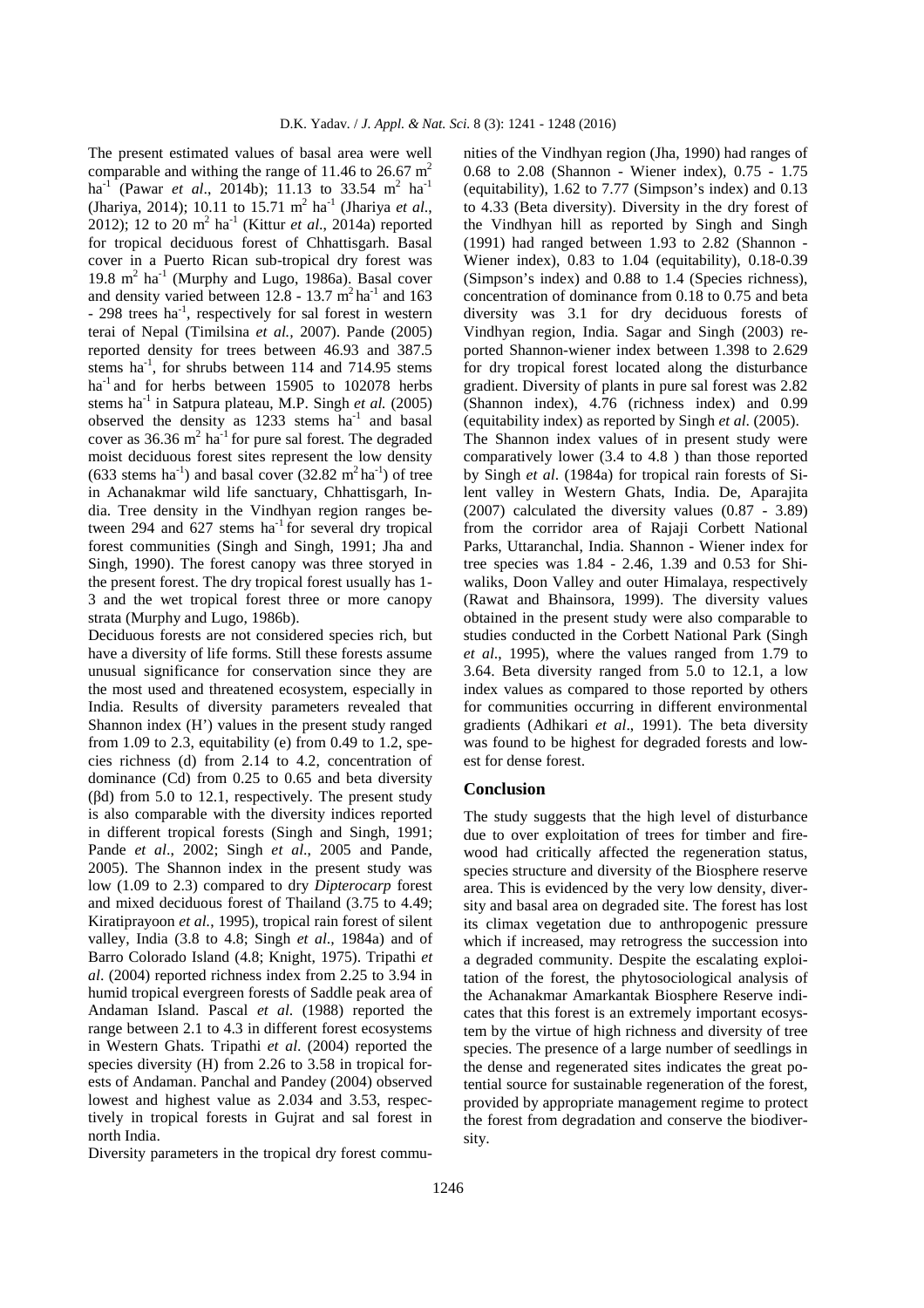#### **REFERENCES**

- Adhikari, B.S., Rikhari, H.C., Rawat, Y.S. and Singh, S.P. (1991). High altitude forest: composition, diversity and profile structure in a part of Kumaun Himalaya. *Tropical Ecology,* 32(1): 86-97.
- Ashton, D.H. (1975). Studies of litter in *Eucalyptus regnans* forests. *Aust*. *J*. *Bot*., 23: 413-433.
- Champion, H.G. and Seth, S.K. (1968). A Revised Survey of the Forest Types of India. Government of India Publications, New Delhi, 404p.Clark, D.A. (2004). Sources or sinks? The responses of tropical forests to current and future climate and atmospheric composition. *Phil. Trans. R. Soc. Lond*. B, 359: 477- 491.
- Curtis, J.T. and McIntosh, R.P. (1950). The interrelations of certain analytic and synthetic phytosociological characters. *Ecology,* 31: 434-455.
- De, Aparajita. (2007). Patterns of plant species diversity in the forest corridor of Rajaji Corbett National Parks, Uttaranchal, India. *Current Science,* 92(1): 90-93.
- Galloway, J.N., Cowling, E.B., Seitzinger, S.P. and Socolow, R.H. (2002). Reactive nitrogen: too much of a good thing? *Ambio,* 31: 60-63.
- Hegde, R. and Enters, T. (2000). Forest products and household economy: a case study from Mudumalai Wildlife Sanctuary, Southern India. *Environmental Conservation,* (27): 250-259.
- Jha, C.S. (1990). Land use and vegetation analysis of dry tropical forest region. Ph.D. Thesis, Banaras Hindu University, Varanasi, India.
- Jha, C.S. and Singh, J.S. (1990). Composition and dynamics of dry tropical forest in relation to soil texture. *Journal of Vegetation Science,* 1: 609-614.
- Jhariya, M.K., Bargali, S.S., Swamy, S.L. and Kittur, B. (2012). Vegetational structure, diversity and fuel load in fire affected areas of Tropical Dry Deciduous forests in Chhattisgarh. *Vegetos,* 25(1): 210-224.
- Jhariya, M.K. (2014). Effect of forest fire on microbial biomass, storage and sequestration of carbon in a tropical deciduous forest of Chhattisgarh. Ph.D. Thesis I.G.K.V. Raipur (C.G.), pp. 259.
- Jhariya, M.K., Bargali, S.S., Swamy, S.L., Kittur, B., Bargali, K. and Pawar, G.V. (2014). Impact of forest fire on biomass and carbon storage pattern of tropical deciduous forests in Bhoramdeo wildlife sanctuary, Chhattisgarh. *International Journal of Ecology and Environmental Sciences,* 40(1): 57-74.
- Jordan, C.F. (1983). Productivity of tropical rain forest ecosystems and the implications for their use as future wood and energy sources. In: Golley, F.B. (ed.) *Ecosystems of the World. Tropical Rain Forest Ecosystems*, pp. 117-136. Elsevier, Amsterdam, NL.
- Kiratiprayoon, S., Luangiame, J., Damrongthai, P. and Tarumatsawas, M. (1995). Species diversity of the second growth at Nago Demonstration Forest, Lampang Provinance. pp. 237-245. *In*: T.J.B. Boyle and B. Boontawee (*eds*.) *Measuring and Monitoring Biodiversity in Tropical and Temperate Forests.* Centre for International Forestry Research, Bogor, Indonesia.
- Kittur, B., Swamy, S.L., Bargali, S.S. and Jhariya, M.K. (2014a). Wildland Fires and Moist Deciduous Forests of Chhattisgarh, India: Divergent Component Assessment. *Journal of Forestry Research*, 25(4): 857-866.
- Kittur, B., Jhariya, M.K. and Lal, C. (2014b). Is the forest

fire can affect the regeneration and species diversity. *Ecology, Environment and Conservation*, 20(3): 989- 994.

- Knight, D.H. (1975). A phyto-sociological analysis of species rich tropical forest on Barro-Colorado Island: Panama. *Ecological Monograph,* 45: 259- 289.Kolongo, T.S.D., Decocq, G., Yao, C.Y.A., Blom, E.C. and Van Rompaey, R.S.A.R. (2006). Plant species diversity in the southern part of the Tai National Park (Côte d'Ivoire). *Biodiversity and Conservation,* (15): 2123- 2142.
- Lewis, S.L., Malhi, Y. and Phillips, O.L. (2004). Fingerprinting the impacts of global change on tropical forests. *Phil*. *Trans*. *R*. *Soc*. *B,* 359: 437-462.
- Malhi, Y. and Wright, J. (2004). Spatial patterns and recent trends in the climate of tropical rainforest regions. *Phil. Trans. R. Soc. Lond*. B, 359: 311-329.
- Mullor-Dombois, D and Ellenberg, H. (1974). Aims and Method of Vegetation Ecology. John Wiley and Sons, New York, USA.
- Murphy, P.G. and Lugo, A.E. (1986a). Structure and biomass of a subtropical dry forest in Puerto Rico. *Biotropica,* 18: 89-96.
- Murphy, P.G. and Lugo, A.E. (1986b). Ecology of tropical dry forest. *Annual Review of Ecology and Systematics,* 17: 67-88.
- Overpeck, J.T., Rind, D. and Goldberg, R. (1990). Climate induced changes in forest disturbance and vegetation. *Nature,* 343: 51-53.
- Panchal, N.S. and Pandey, A.N. (2004). Analysis of vegetation of Rampara forest in Saurashtra region of Gujrat state of India. *Tropical Ecology,* 45(2): 223-231.
- Pande P.K., Negi, J.D.S. and Sharma, S.L. (2002). Plant species diversity composition, gradient analysis and regeneration behaviour of some tree species in a moist temperate Western Himalayan forest ecosystem. *Indian Forester,* 128(8): 869-885.
- Pande, P.K. (2005). Ecological assessment of vegetation in JFM adapted village forest in Satpura plateau, M.P. *Indian Forester,* 131(1): 97-106.
- Pascal, J.P., Ramesh, B.R. and Bourgeon, G. (1988). The rain forests of the Karnataka plate (India): Structure and floristic composition trends in the change due to their exploitation. *Tropical Ecology,* 29(2): 9-23.
- Pattanayak, S., Sills, E.O., Mehta, A.D. and Kramer, R.A. (2003). Local uses of parks: uncovering patterns of household production from forests of Siberut, Indonesia. *Conservation and Society,* (1): 209-222.
- Pawar, G.V., Singh, L., Jhariya, M.K. and Sahu, K.P. (2012). Regeneration status in relation to anthropogenic disturbance in tropical deciduous forest of Chhattisgarh. *The Ecoscan*, (Special Issue) 1: 281-285.
- Pawar, G.V., Singh, L., Jhariya, M.K. and Sahu, K.P. (2014a). Effect of Anthropogenic Disturbances on Biomass and Carbon Storage Potential of a Dry Tropical Forest in India. *Journal of Applied and Natural Science*, 6(2): 383-392.
- Pawar, G.V., Singh, L., Jhariya, M.K. and Sahu, K.P. (2014b). Assessment of Diversity along the Disturbance Gradient in Dry Tropics of Chhattisgarh, India. *The Ecoscan*, 8(3&4): 225-233.
- Phillips, E.A. (1959). Methods of Vegetation Study. Henry Holt and Co., London. pp. 105.
- Ramanathan, V., Crutzen, P.J., Kiehl, J.T. and Rosenfeld, D.